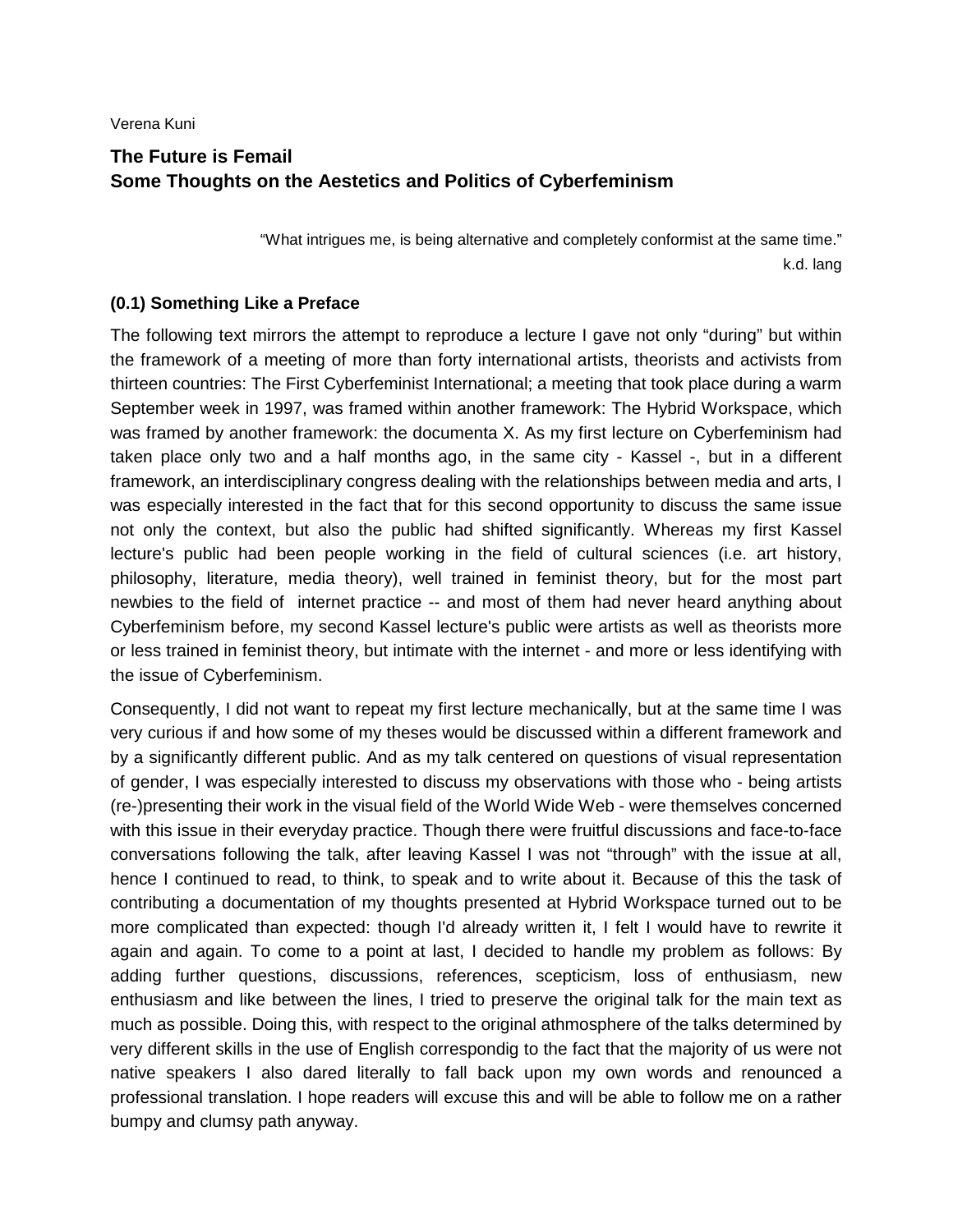### **(0.2) The Future is Femail!**

Now, just to add an ad for Cyberfeminism - and to start with my Kassel starter, let us admit that....

The Future is Femail. This is a fact most men seem not to be capable of accepting - except in the case it is called Barbarella and has the body shape of Jane Fonda. Just look at the example shown in the first issue of Konr@d, the new computer zine of Gruner&Jahr publishers, where the data highway is transformed into a fashion portfolio starring Naomi Campbell, her eyes modestly cast down and her knees bent inwards, as a supersexy and supersexed female Cyborg.

One of the issues of Cyberfeminism should be to question how to get even with old-fashioned fantasies of that kind and to throw a pinch of sand into the gears of cybernetic bachelor's machines (Junggesellenmaschinen), how to finish off the damned sexist-machistic colonialisation of Cyberspace...

### **(1) The Internet: New Ground to Break?**

New media tend to be decribed as new ground to break, a kind of virgin soil waiting for conceptual and artistic reclamation, where all the carefully conserved and well traded structures and power politics cease to be valid either because they have not been able yet to gain a foothold or cannot be established for reasons of complete incompatibilty anyway. Unfortunately, this is an all too simplistic view. As we can learn from other fields of practice, any medium is as new, open, fluid, revealing and/or revolutionary as the people it is used by - and any use of any kind of media is to be reflected within its context, especially within the sociological framework where it takes place. A new medium can become a tool to create new structures as well as a place to install them only if the users (and, what might be even more important, those who have access to the related resources) are interested in changes - and, given that interest, if they continue to succeed in looking after it for a while.

According to this no one will be surprised that any development as well as any use of new media is accompanied by pertinent utopias and myths. But it follows as well, that there won't be a media revolution for its own sake - hence if you want to change the world, there is still a lot to be done. The fundamental potential of a new medium will have to be discovered, claimed and defended.

If this can be claimed for any new media you choose, the relatively new medium internet and it's graphic interface, the world wide web, shall not be deemed an exceptional case. Relating to the fact that in the first years (leaving out it's prehistory in military technology) internet was perceived as a kind of "underground" technology where different cultural and social practices could take place, it is still being associated with a bunch of pertinent utopias or myths, two of which might be of special interest for everybody dealing with the theories and practices of Cyberfeminism: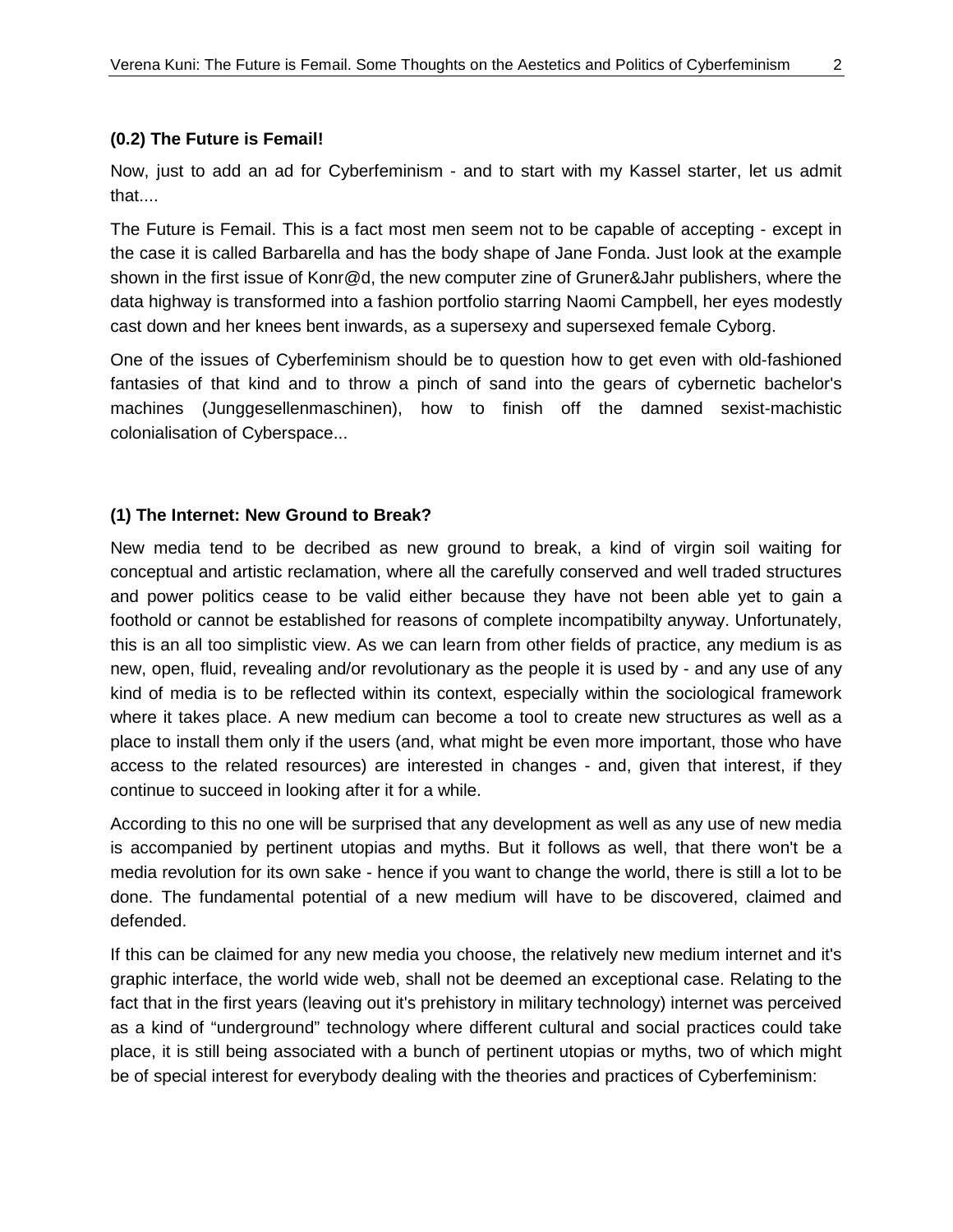1. The internet seems to allow and to support communication and exchange across borders and hierarchies in a way that enables its users to leave structures of power as established by other media and the second state of the second state  $\sim$  --

i. e. the one way structure of the so called mass media -- behind. ("Utopia of a non-hierarchical distribution and communication of information").

2. The fact that normally net communication is based on language or a visual representation formed by the users themselves (the so-called net persona) suggests that one can communicate without respect to actual persons, and this would also mean: without reference to the bodily gender (the sex) of the person that communicates. ("Utopia of a net-existence independent from real life sex")

Taking both net-utopias literally, one could conclude that the internet as a new medium should be especially appropriate to encouraging women to act independently from the traditional, highly gender-coded hierarchies and systems of reference.

## **(2) It's a Men's World**

On the other hand many people perceive the internet as a space dominated by males, as a men's world. Why? Let's try out a quiz and quote some possible reasons:

1."Women and technology" - One of the current internet myths is that internet itself is a "male technology" and because of this fact it is a male coded domain from the beginning - an assertion which is justified by the nexus between military technology and computer technology, i. e. the common history of these technologies which go back to the arpanet. This argument is being used by some essentialist or esoteric-minded Eco-Feminists as well as by all those who pronounce women peaceful by nature or for whatever reason being better than men only to cut them off from resources or to prevent them from filling leading positions.

This is sheer rubbish, of course. More serious is another argument referring to the current complex of pertinent phantasmata in the field of computer and internet technologies, especially fantasies in the course of which the computer is perceived as a kind of bachelor's machine. The subject of male technology "seems to work like a self fullfilling prophecy wherever it has to work as a motor for fantasies of exclusive professionality - and this is the case wherever technology gadgets are sold as toys for boys".

But of course, at this point we also could ask: Is it really a problem that women are ignored by the market?

2."The real existing sexism": Looking at the statistics, internet seems to be a male dominated domain indeed. At first glance, a closer look at the internet itself might confirm this impression: male dominated newsgroups, mailing list and so on. Personally, I do not believe in the importance of numerical proportions. When you look at a Harem, where quite a lot of women are grouped around one man, it is not interesting how many people of one or another gender are there to speak for themselves, it is the question of hierarchy, the possiblity to speak that counts.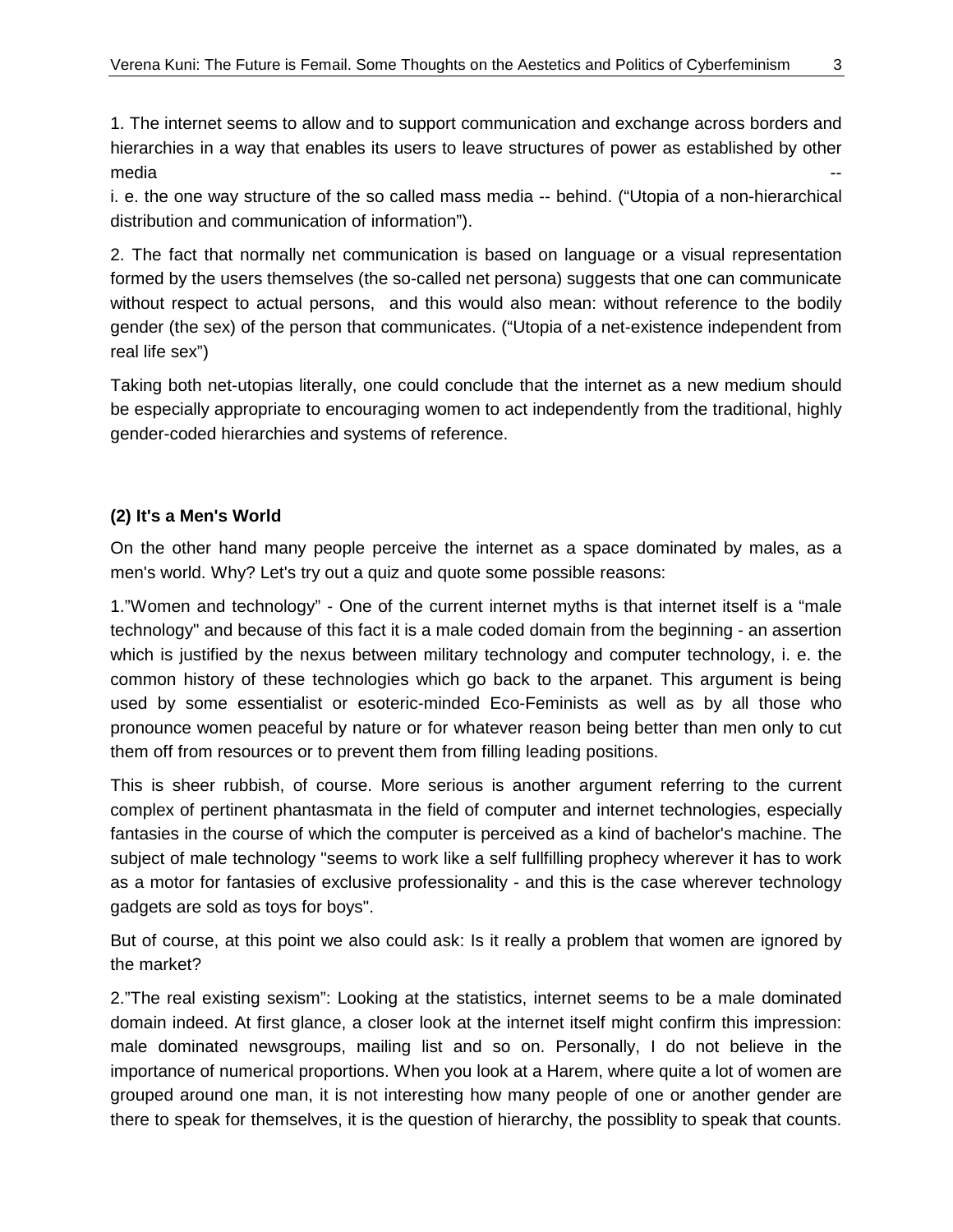Of course, it is still important to encourage women to use computer technologies and to show them how to use the internet for their own purposes. And of course this is still a problem of access to certain resources (an unpaid housewife might have more problems to raise money for a personal computer, a modem, and internet access - and to gain some minutes to use it).

But once you have access to the internet you will discover another aspect of the fact that female voices are underrepresented in the internet (and at last one reason for it, too): the real existing sexisms, from the special attention you are paid to the mean verbal harrassment you encounter almost wherever you log in with a female ID.

Within the spreading branches of the World Wide Web we can find a growing world wide market for any kind of pornography, and whenever you feed your search engine with the key words "woman/women" or "girl/girls" you will be flooded immediately with thousands of URLs with pertinent offers.

3."Old boys' club internet": Last but not least let us take a look at the users. One could say: If computers and internet technology are being sold as toys for (old) boys, the World Wide Web is the playground, we'll say - as mentioned above - the most profitable soil for marketing strategies. But what about the people working in and with the internet, be it as microslaves, as engineers or as hackers, be it as artists or critics? Let us take a closer look at the "scene" of net art and activism. At first sight, compared to other "scenes" (i. e. the music business, the established art scene and art market, the universities and so on), the situation for women working in this field seems to be far better.

But taking the literature being published, the authors being printed, the lecturers being invited to and heard at bigger conferences, it is more than obvious that - especially in Europe - women are still underrepresented, especially in the range of important positions and well paid jobs. Even if you take the inevitable presence of male bigmouths for granted, one has to ask for the reasons why the traditional gender relations are still that vital in an area widely discussed as a "temporary autonomous zone". One has to realize that, similar to his R.L. ancestors from the turn of the last century, the "Data Dandy" however proud he may be of queering the space, will also continue practising misogyny as a traditional part of his radical chic. And if feminist critique is an important issue of net criticism, he will always be the better feminist.

As we have seen, far from being an undefined or neutral space where tradional structures and politics have lost their basis the internet is - as Kay Schaffer used to put it - a "contested zone", a battlefield undermined by the same power politics and gender wars that are being fought everywhere else in our society. The question is how to deal with the new level of technology. At this point, Cyberfeminism becomes an issue of interest.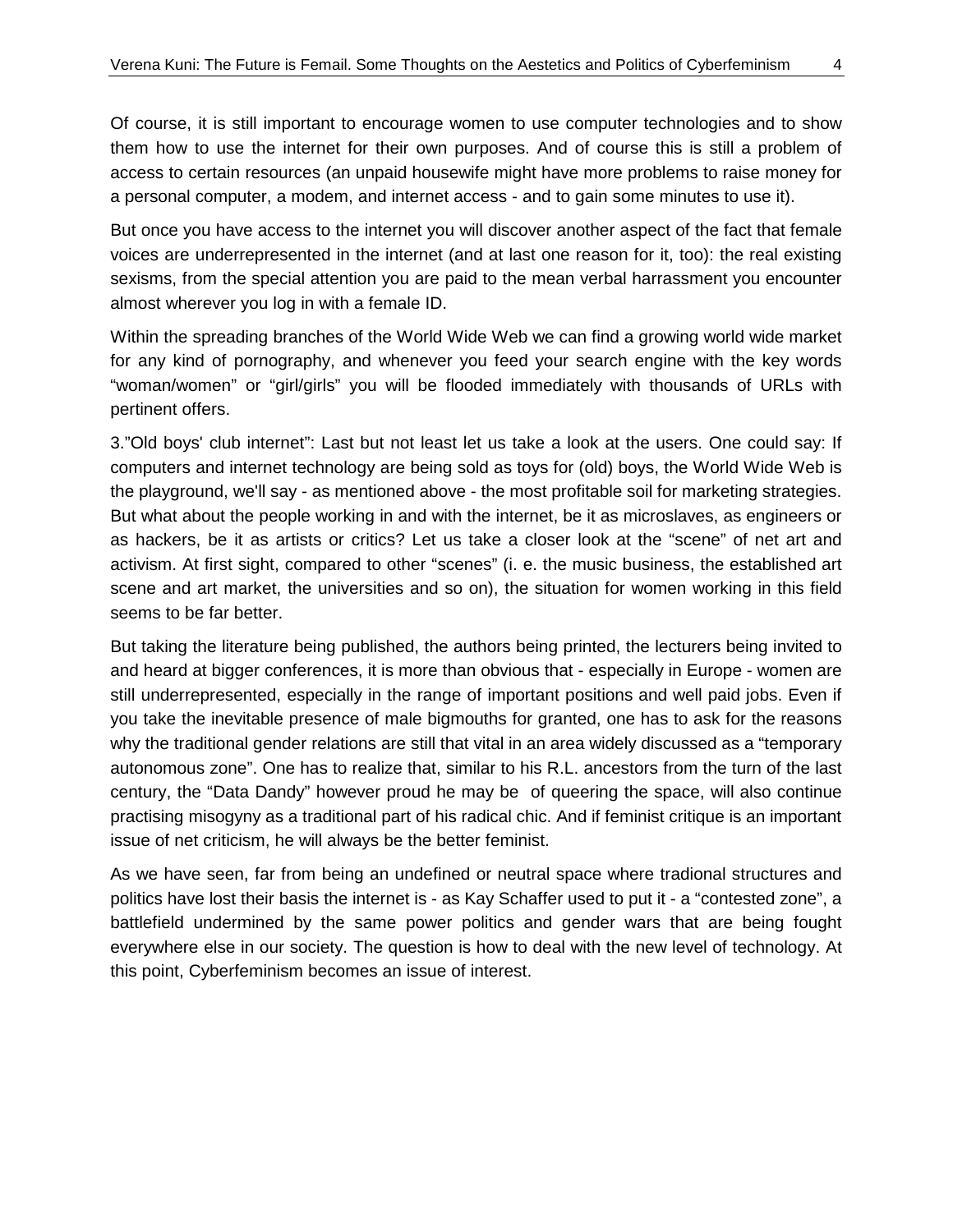### **(3) But What the Hell is 'Cyberfeminism'? A Definition Beyond Definitions**

"At the same time as we started using the concept of Cyberfeminism, it also began to appear in other parts of the world. It was like a spontaneous meme which emerged at around the same time, as a response to ideas like 'cyberpunk' which were popular at the same time." (Julianne Pierce/VNS Matrix).

Cyberfemism "is" and "is not", there are loads of definitions. No wonder that in the preparations for the "First Cyberfeminist International" meeting during the dX harsh disputations flared up on the FACES mailinglist whenever the question "What is Cyberfeminism?" came up. And no wonder at all that after one week of intense discussions and exchanges in the end there was no consensus manifesto, but a chain of one hundred "Anti-Theses" that would tell you what Cyberfeminism is not. But of course we have to ask ourselves if Cyberfeminism - once understood not only as a Zeitgeist phenomenon but as a movement or a tool - will be able to escape the corset of a (self-)definition instead of installing or incorporating itself as a "model", and as such as a "tangible" body of discourses that finally will be rated, gendered, sexualized and put in a corset again.

Indeed the discourses on the issue in the current practices seem to prove the absolute heterogeneity of possible Cyberfeminisms, and they can show in how many different ways possible concepts of Cyberfeminism can be defined, discussed and brought into practice. This kept in mind, we have to ask: Is Cyberfeminism nothing but a poor attempt to sum up feminist activities on the net?

But how to deal with the gestures of rejection Cyberfeminists articulate against "traditional feminism"? And what about a possible critique of Cyberfeminism that could be stated from the so called "traditional feminist" point of view?

We will have to take a closer look to the theoretical framework of Cyberfeminism, where the issue was brought up prominently by the British cultural theorist Sadie Plant. As Plant put it in an interview with RosieX from Geekgirl magazine, her point of departure for a theory of Cyberfeminism was the impression that "there is an intimate and possibly subversive element between women and machines - especially the new intelligent machines - which are no longer simply working for man as women are no longer simply working for man." In consequence, she describes Cyberfeminism as an alliance developed between women, machinery and the new technology that women are using. It seemed to me a lot of women really love this type of technology and because of the 'toys for boys' complex it was curious that they did. I thought women should be encouraged to go with their desire, to start with I simply used the word 'Cyberfeminism' to indicate an alliance. A connection. Then I started research on the history of feminism and the history of technology. It occured to me that a long standing relationship was evident between information technology and women's liberation. You can almost map them onto each other in the whole history of modernity. Just as machines get more intelligent, so women get more liberated!"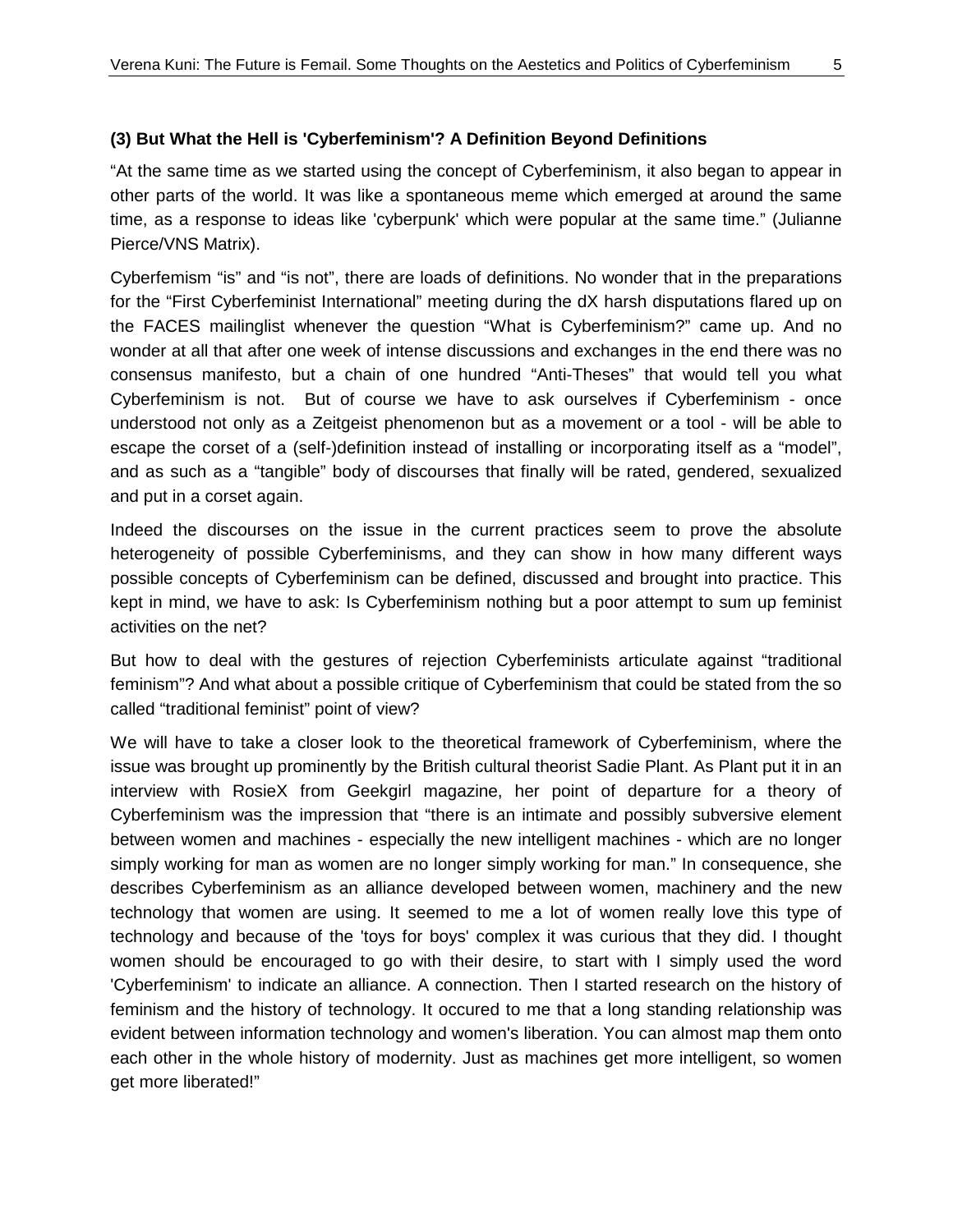Following Plant, this correlation is being based on the fact that from the beginnings in a male dominated culture "women have always been the machine parts" being "the means of reproducing the species, reproducing communications [...] which is obviously similar to the role of machines and tools." Regarding this connection as a cultural heritage, women should take it as a positive opportunity to use the alliance to technology as a basis for liberation. Even more radical is Plant's thesis that according to this strong connection between women and techology the technological development itself could be perceived as a "feminization" of culture that will lead us to an increasing dissolution of gender by the way of "feminization" of "male" identity: men connecting themselves to or indentifying themselves with machines switch to role models traditionally being identified with women. "We will see enormous changes in the whole notion what it is to be human. Women are just starting to realise that they have been defined by a male definition. As men slide out of this definition of identity, as they become more feminine, I doubt women will stay where they are. [...] Women too will become more feminine - even though we have no idea what that is. We are going to experiment with it: we are going to find it out."

Even if Plant's radical affirmation of the techological development seems to form a clear contrast to Donna Haraway's critical reflections and her thesis that "technology is a deadly game", the notion of a feminist potential of cyberspace owes much to the author of the already legendary "Manifesto for Cyborgs". With the "Manifesto" Haraway argued against the cultural dichotomies between "male technology" and "female nature" to propose a different notion of a hybrid or fragile self whose capacities are no longer built up on a concept of identity and demarcation, but rather on diverging concepts of embodiment, difference and solidarity. For Haraway, there is no consistent or "natural" notion of "femininity" or "womanhood" and especially no state of being that could be called "women". In the contrary, we'd have to realize that "women" is just a category constructed by and within our tradition of social and scientific practices. With this in mind, her figuration of the Cyborg can be understood as a discursive vehicle to escape from the associative power of a concept itself highly infected by cultural dichotomies.

Of course, Sadie Plant herself is far from understanding "femininity" as an essentialist pledge, but rather as being a result of cultural contigency:"We cannot trace out what 'female' means - we can only learn from history how 'femininity' was defined." From her point of view the decisive point for the developement of a future "feminisation" of culture is to be seen in its autodynamic potential attended by effects of deterritorialisation that counteract and subsequently dissolve the power of top-down-structures, thus nourishing a new subversive energy. An energy, as Plant puts it, that already takes effect for example wherever women artists work consciously with means of replication and simulation rather than referring to traditional strategies of representation. At this point, it seems to be near at hand that electronic media - as they are principally supporting different techniques of replication and simulation - should match a correspondent artistic practice perfectly. Sounds like good news for feminist artists working with new technologies: Is Cyberfeminism just another name for a new born feminist avant-garde?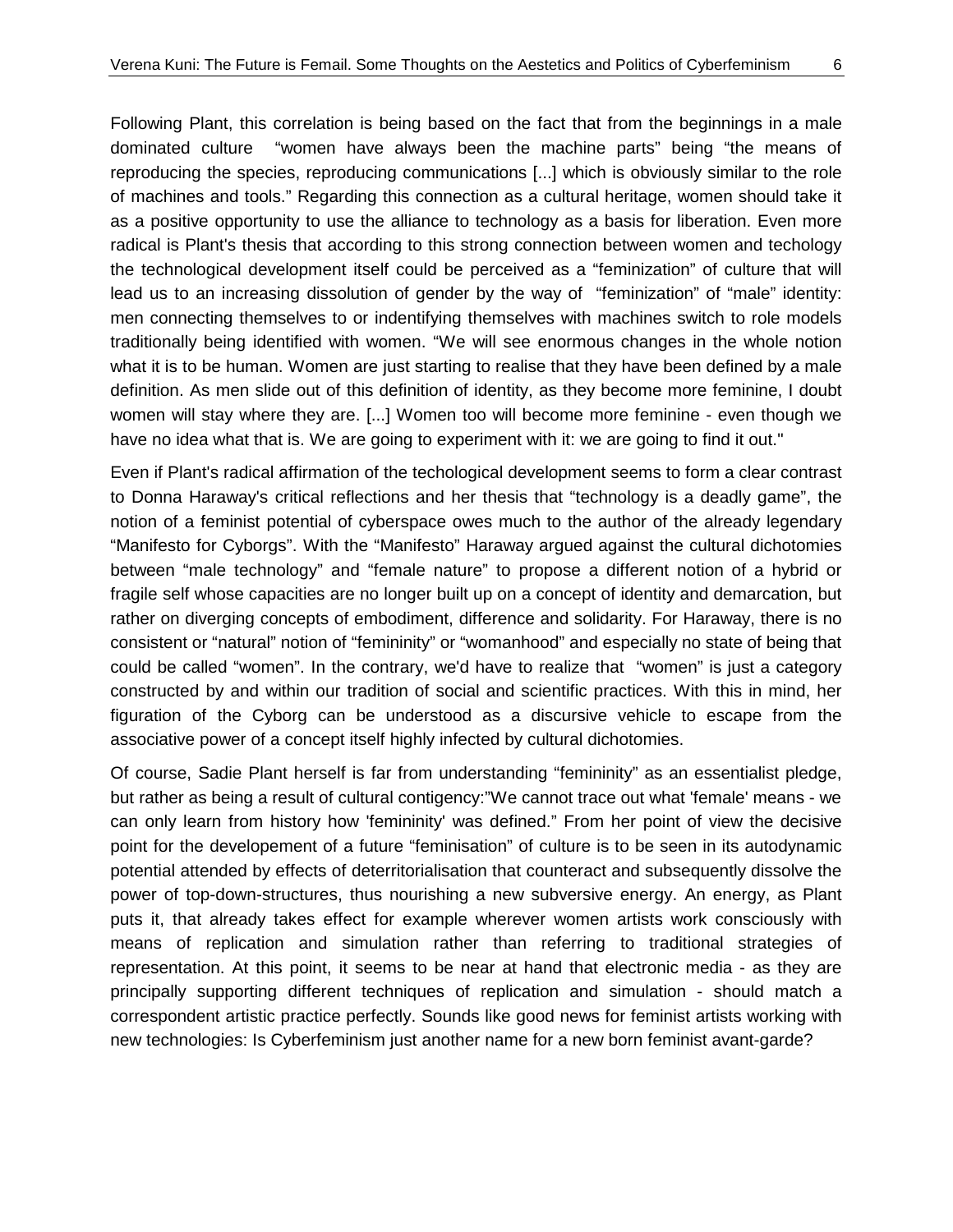But we know that in talking about the artistic use of electronic media we have to distinguish between different facilities, i.e. between text-, sound-, image-based media and the so called multi-media, between network based systems and the different uses, different protocols and so on. And we already heard about the specific problems women working in and with electronic networks have to face once past the subliminal shift from "Mythos Internet" to the harsh reality of daily internet practice. Especially if we do not want to rely on deterritorializing effects of "feminisation" only, we will have to ask ourselves about specific effects of new media technologies that might seriously interfere with the break with concepts of representation as claimed by Sadie Plant. To answer this question in relation to the aesthetics and politics of Cyberfeminism, the World Wide Web as an expanding field not only of feminist activities, but also of artistic practice seems to be an appropriate area to discuss.

## **(4) Label it! On Netchicks and PopTarts**

Similar to the multitude of different notions and concepts of Cyberfeminism discussed in the field of theory we can find a broad range of Cyberfeminist presence on the Web: from personal homepages to ambitious zines, from webrings, jumping stations and networks to artistic projects there is a growing number of sites provided by women that are not only dealing with feminist issues, but also associate themselves explicitly with the label "Cyberfeminist". But how can we distinguish between "feminist" and "Cyberfeminist" webwork? As I have already pointed out, regarding the discussions about the relations between Cyberfeminism and the so called "Old school feminism" on one hand, and the continuing disagreements between different feminist and Cyberfeminist positions on the other hand side it does not make very much sense to define Cyberfeminism as the sum of feminist activities. According to my account of a possible Cyberfeminist theory as discussed above in the context of Sadie Plant's notion of Cyberfeminism I would tend to propose another definition. I would like to define Cyberfeminist practice as both a political and aesthetic strategy - and, as I would also like to add: "a strategy working consciously with means of replication and simulation rather than referring to traditional strategies of representation". But how far does this definition fit into a medium like the World Wide Web that by itself is loaded with one of todays most common means of representation: the image? Well, representation is not only built up on visuals, and do not forget that basically the WWW is nothing but a big hypertext. Unfortunately, this doesn't make things better at all.

Net politics begin with the naming of a domain or a site - and in general this will be a name that defines not only its geographic or physical origins, but also the contextual and ideal framework a project is situated in. According to this, let us look at how feminist and Cyberfeminist projects deal with this tool. What can be noticed here generally is that on the one hand a majority of feminist as well as Cyberfeminist sites refer to a spectrum of terms more or less explicitly associated with femininity resp. the female sex. On the other hand the way this term is related to the female sex seems to be a first criterion to distinguish between feminist and cyberfeminst presence on the Web.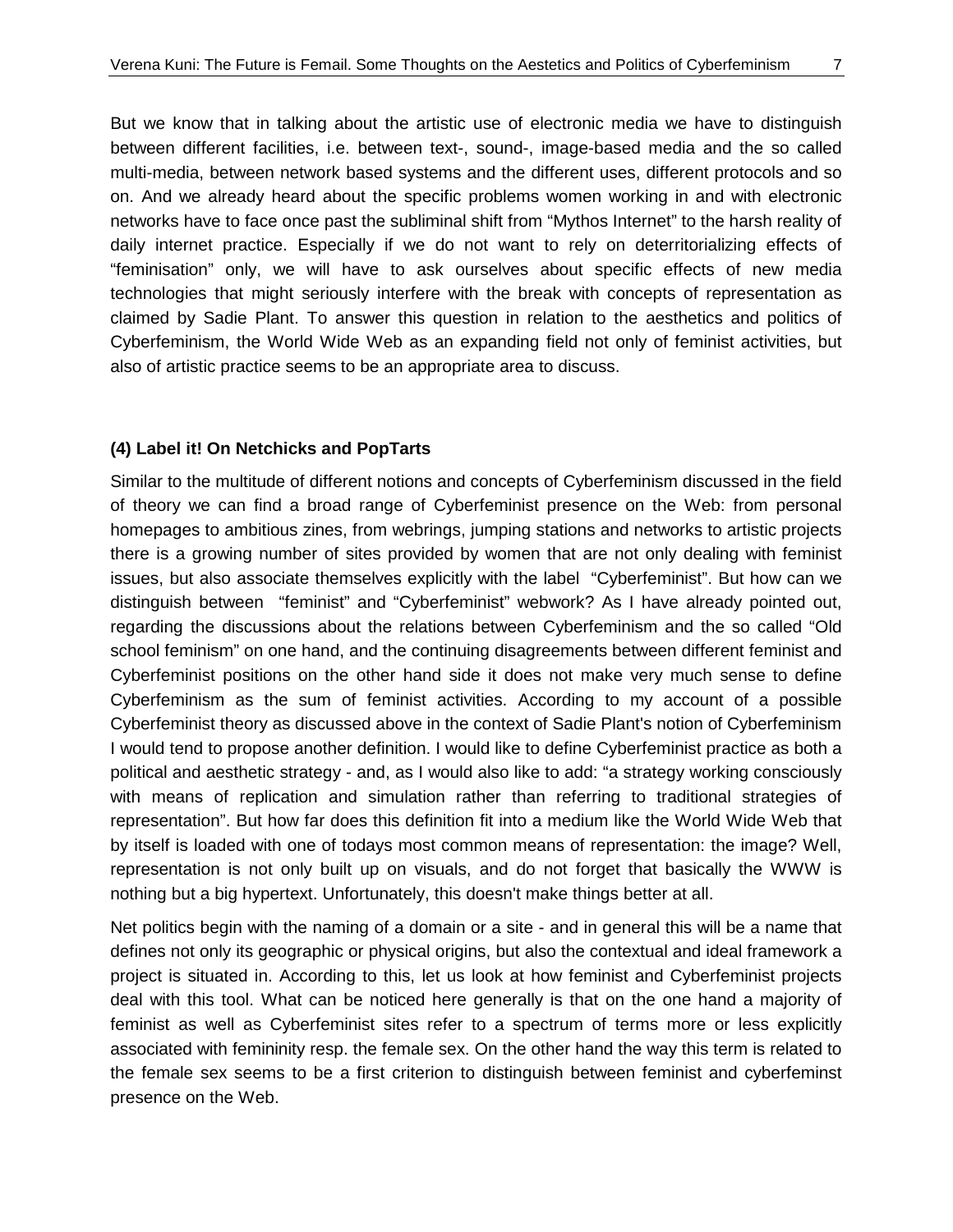At first hand, this can be mentioned as an indication for the unease of a younger generation against concepts developed by an older one that worked on a different basis not only considering the historic situation and the socio-political context, but also considering the media available to work with - and therefore leading not only to a different self understanding, but also to different strategies. As RosieX from the CyberFemZine "GeekGirl" remarks, even the idea of a "movement" itself "is based on an older style feminist rhetoric which tended to homogenize all women with the same wants/needs/desires to embrace each other [...]. It's just not applicable for women who use the internet as a medium for their message or is that massage? Heh, a bunch of us girls really like each other but we certainly don't pizz in each other's pockets for ideas and strength."

Whereas feminist projects tend to relate to terms like "woman" or "femina" or to go back to names grasped from the pool of history and mythology like "Ariadne", "Elektra" or "Sappho" thereby following similar concepts to many projects during the first and second wave of feminist movement that tried to point out the need for consciousness about a "female identity", "herstory" and so on - looking at projects associating themselves with the concept of Cyberfeminism we can find a remarkable predilection for the use of a special slang I would like to describe as an ironic play with the so called toys for boys, recognizing traditional notions of "female identity" as already prestructured by the male perceptions of "the female". For example, there are quite a lot of names using and sometimes also fusing the world of computer technology with phrases normally used as vulgars for women, for female sexuality or for ugly feminist, as in Clara Sinclairs "Netchicks Homepage", Akke Wagenaars "RadicalPlaygirls", Crystal Tiles "Feminist Pop Tarts", the german "Cyberweiber" - and yes, we can even put the notion of "Cyberfeminism" into this category.

Another major part of the projects refer in a similar way to the word "girl" changing it into "grrl" and thereby citing the Riotgrrl movement that emerged from the music scene during the eighties and transferring it into cybersphere, as it is the case in site-names like "PlanetGrrl", "GeekGrrl" and so on. Similar to the Riotgrrl movement in music (or the Bad Grrls in contemporary fine arts), this is also about the need to be part of a scene and at the same time keep one's distance to the gender politics it is ruled by. As Chrystal Tiles from the "Feminist Pop Tarts" puts it:. "A very practical reason grrrls/geeks/nerds use these codewords in titles or our site is to make it clear that we're not naked and waiting for a hot chat with you! I mean, just do an infoseek search using the keyword 'girl' or 'woman' and see what you find. Cybergirl.com (not to be confused with Cybergrrl!) is a nekkid-chick.gif site or something [...] Ever heard about the cliche 'It's not a man's world, it's a boy's world'? Well, I think of girl, geek, grrl, etc. as words women of whatever age can use to signify that we refuse to play the circumscribed, no-win, lady/cutie/muffin/angel/whore/bitch game, and a way to fight back against the boys will be boys and old boys stuff that is so subtle, yet so powerful in our society."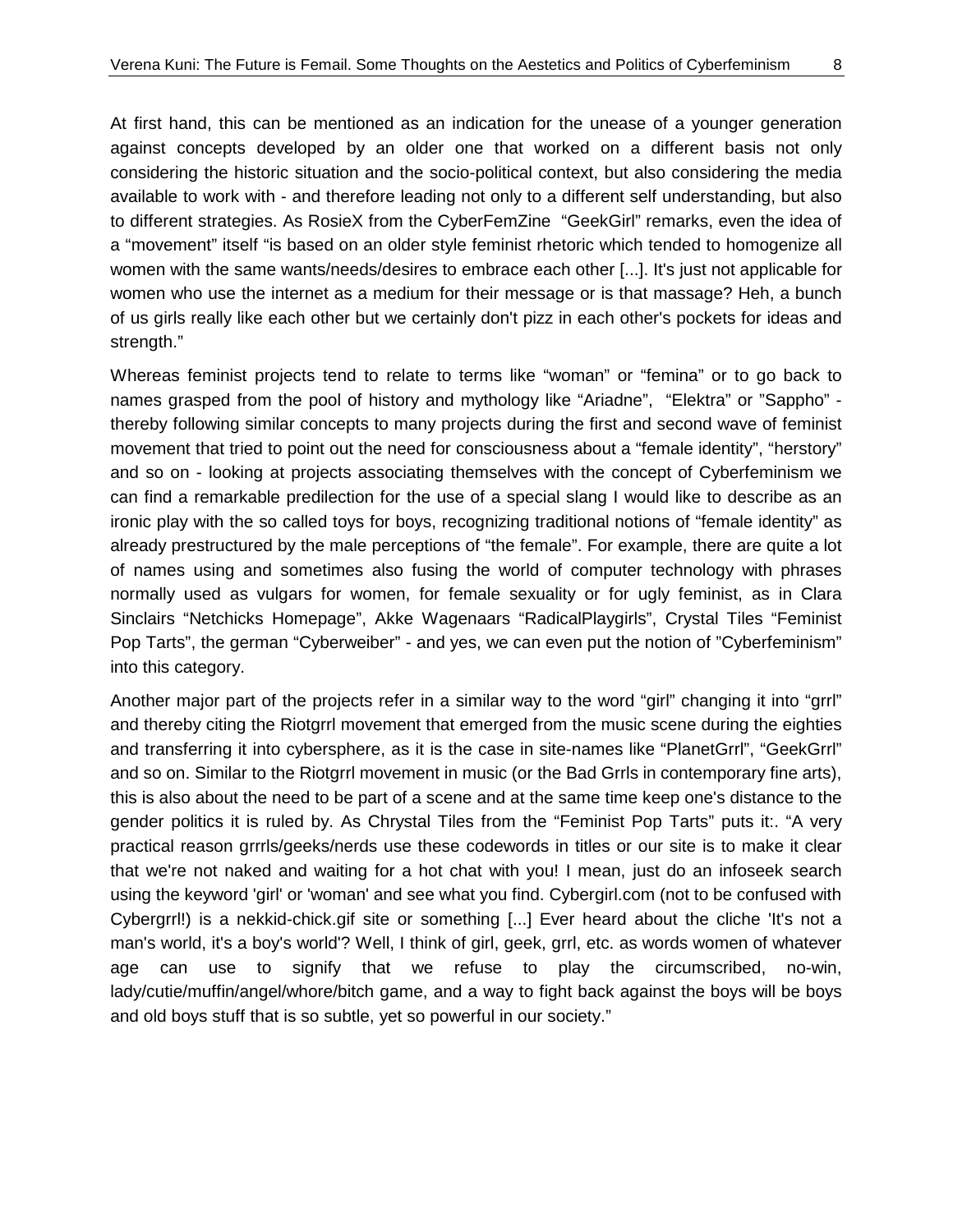Following this, it seems that within the "Name Space" of the World Wide Web Cyberfeminist Grrlism is not only a means to create and to claim "free spaces" for women in the net, but a strategy of masquerade as a tool to undermine dominating gender politics that keep control over the "female data set" (i. e. visual or linguistic objectifications of that which male netusers regard as "female") as well.

Furthermore we will see, this strategy is not only important for the naming, but also for the visual design of Cyberfeminist web projects, as I will try to demonstrate in my sketch of an "iconology of Cyberfeminist webdesign" following below. By trying to find categories and common grounds I do not intend to return to the problematic issue of a "female", "feminine" or "feminist aesthetic". Rather, my purpose here is to describe Cyberfeminism by the means of its aesthetical and political strategies - and thereby to develop perspectives on the representation of gender in the visual field of World Word Web.

## **(5) Masquerades of the Cyborg**

Regarding the Web as a visual field and stating that Cyberfeminist politics include the screendesign, we will have to take a closer look at the constituting elements like the construction of a site, the use of logos and frames as well as colours, background textures and so on.

At first let us ask what a Cyberfeminist website could look like. Is there a possibility for an imaginary with a Cyberfeminist bent? For quite a lot of theorists in the field of Cyberfeminism the use of new technologies is more or less closely associated with the desire to erect a new symbolic order in cyberspace that allows not only for imagining notions of identity and sexuality beyond the binary code, but to incorporate them as well. In this context, the figuration of the Cyborg as outlined by Donna Haraway plays an important role as a synthetic techno-flesh being that in itself already dissolves the gendered knot beween body and cultural identity: "The Cyborg as an imaginary figure and as lived experience changes the notion of what in the end of twentieth century is being understood as the experience of women [...] Up till now (once upon a time), female embodiment seemed to be given, organic, necessary, and female embodiment seemed to reside in mothering and its metaphoric extensions. Only by being out of place could we take intense pleasure in machines, and then with excuses that this was organic activity after all, appropriate to females. Cyborgs might consider more seriously the partial, fluid, sometimes aspect of sex and sexual embodiment. Gender might not be global identity after all. Cyborgs are creatures of a post-gender world. Nothing connects them to bisexuality, preoedipal symbiosis, non-alienated work or other temptations to come up with organic wholeness by the way of submission of partial power under a higher entity."

"Cyborg gender is a local possibility, a partial identity. There is no drive in Cyborgs to produce total theory, but there is an intimate experience of boundaries, their construction and deconstruction. Cyborg imagery can suggest a way out of the maze of dualisms in which we have explained our tools to ourselves. This is a different dream of a common language.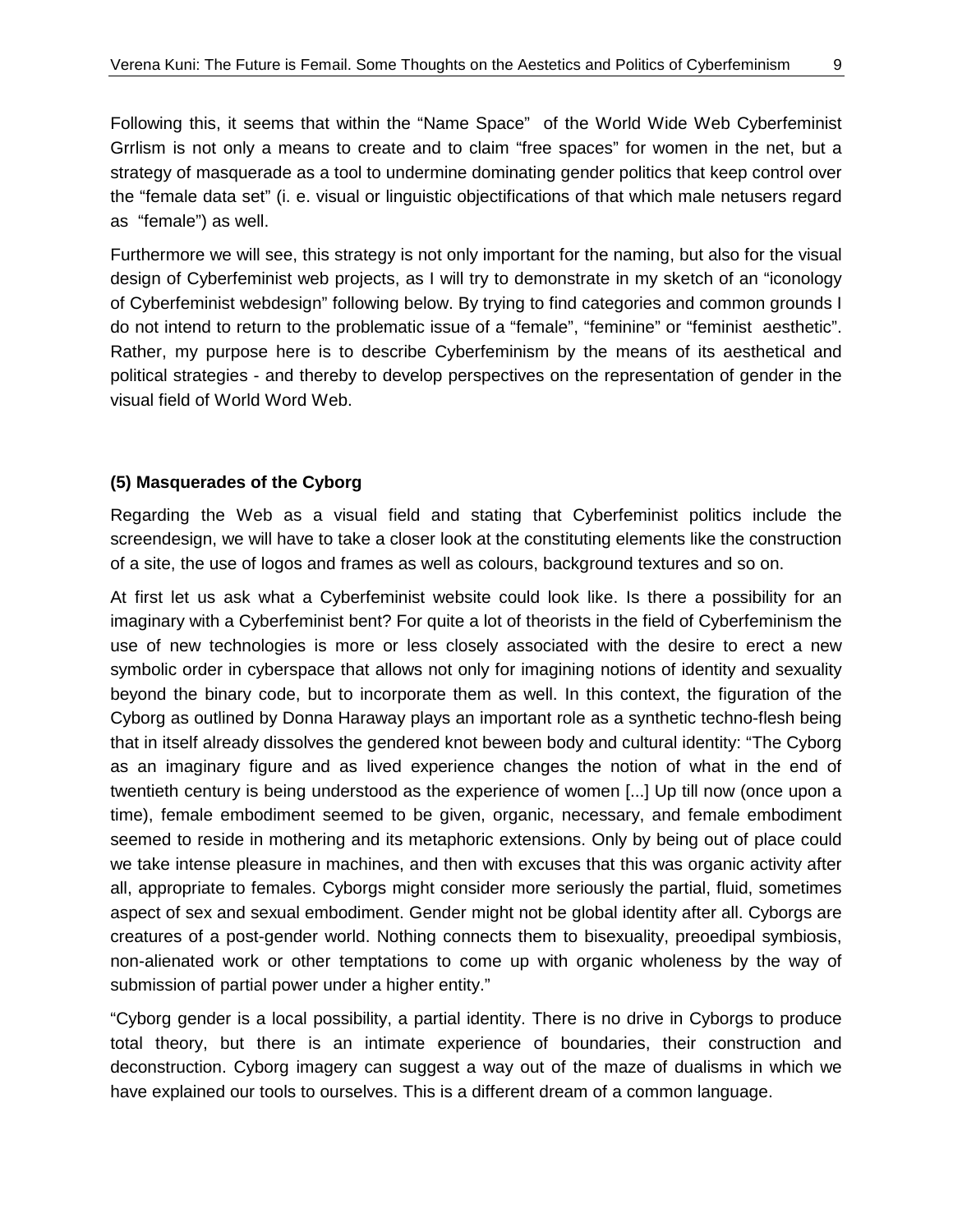It means both building and destroying machines, identities, categories, relatioships, spaces, stories. I would rather be a Cyborg than a goddess."

But how to imagine a feminist Cyborg that is "embodiment" and at the same time able to escape from the traditional matrix of representation? From the beginning, the imagery of female machines and mechanical she-dolls was a highly gendered one, the image of a perfect creature built and directed by man to fulfill his needs and desires - and last but not least, being that perfect, also an incarnation of all male fears. Just think of E.T.A. Hoffmann's "Olympia", the "Eve Future" of Villier d'Isle d'Adam, the RoboMaiden "Maria" in Fritz Langs "Metropolis" and so on. No wonder, the over-sexualized Cyborgs of today's popular science fiction imagery everywhere present from comic and magazines, movies and videos to software images, computer games and cd rom fit perfectly into this tradition. As Claudia Springer has mentioned, especially the popular representations of Cyborgs rather tend to intensify the characters and attributions of gender than to neutralize them: "giant blown up muscles for the men, enormous breasts for the women, flowers wherever female consciousness appears on the matrix."

Where old fashioned images won't cease to claim their power, desire for diffence has to look for other paths. In this situation, another notion near at hand to discuss is the concept of hybridity, itself founded on the idea of difference rather than of identity: the longig for breaks and displacements of meaning, undefinite moments and oscillations that come into being when traditions and significants are being shifted. Correspondingly, Donna Haraway characterized her Cyborg - a hybrid being herself - as an ardent adherent of partiality, irony, intimacy and perversion" . Following that, we may conclude that the potential of a Cyberfeminist figuration and here I am coming back to any kind of public image, be it a logo, a corporate identity or a screendesign - could be based on a strategy of difference and hybridity. Or, if we prefer to speak in terms of visual representation (as Judith Halberstam proposes it in reference to Judith Butler) as a strategy of masquerade that maybe the only option to outline different images and different visions of possible alliances of women and technology. A masquerade of course, that we will have to examine again and again with the same questions Butler already posed in context with her comments on "Gender Trouble":

"Is masquerade following from female desire that had to be masked and therefore been changed into a defect now being urged to come to light somehow? Or does it -just the contrary - follow from denying that defect, thereby trying to give the impression of being the phallus? Is femininity being constructed by masquerade as a reflection of the phallus to veil the bisexual possibilities that otherwise would disturb the construction of heterosexual womanliness? Or is masquerade transforming aggression and anxiety of revenge into seduction and flirtation, as Joan Riviere puts it? Is masquerade at first a means to hide or to repress femininity and therefore a female desire that could be able to found a difference that is not supressed by the male subject and that would reveal the necessary failure of masculinity? Or is masquerade just the opposite, the means by which femininity is founded, the excluding process of formation of an identity that rules out masculinity effectively and banishes it beyond the boundaries of any specific feminine gendered position?"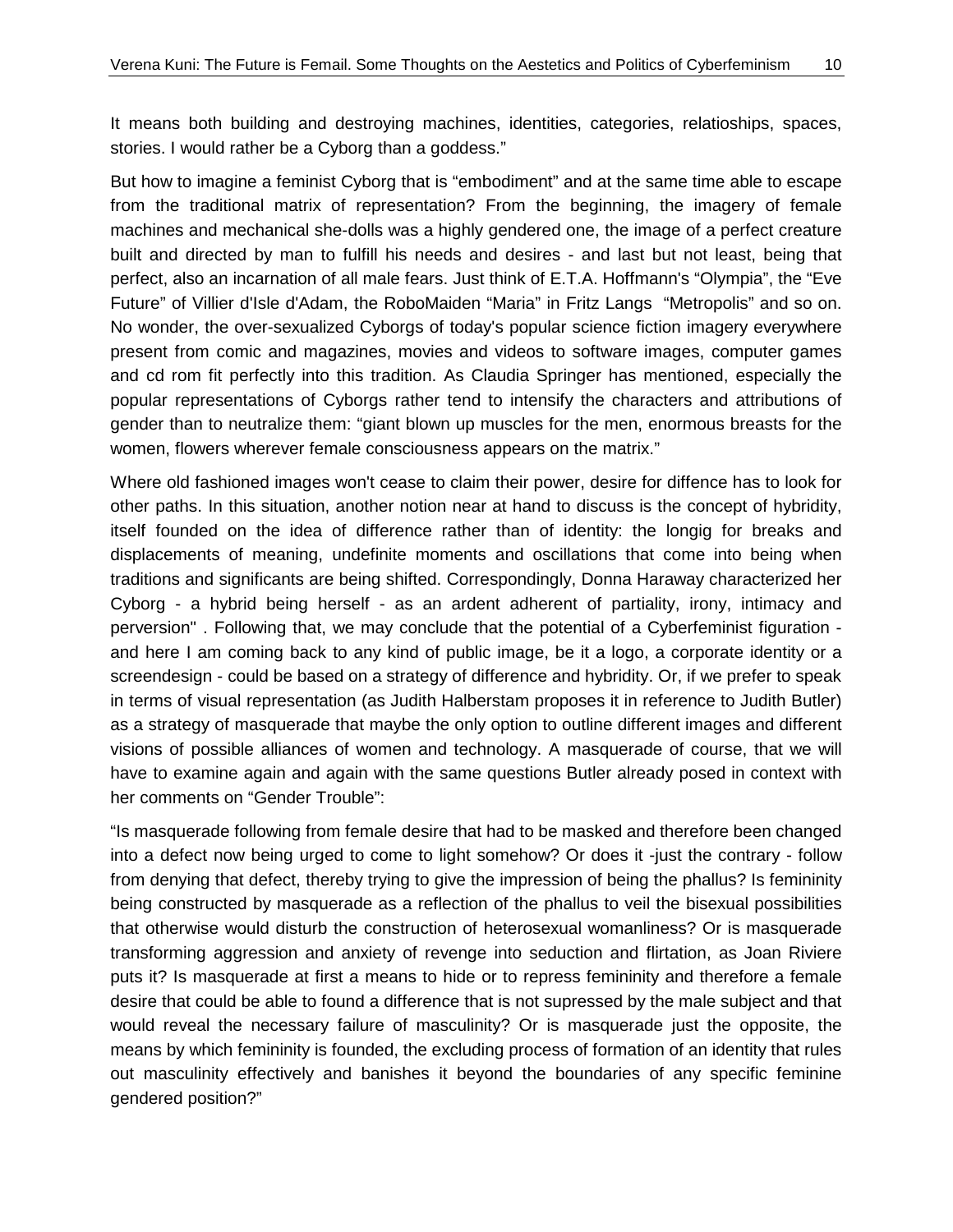Finally, to be more specific by picking up again Sadie Plant's idea of a "Cyberfeminist alliance" and thereby coming back to our reflections about possible strategies for visual artists working on and with the World Wide Web: Is it possible to understand masquerade as a strategy of representation beyond representation, let's say: a representation that in the same moment undermines traditional concepts of representation by using techniques of replication and simulation, irony and parody?

With this in mind I would like to finish by looking at that what we could call the current reality of Cyberfeminist practice on the World Wide Web, thereby trying to condense the results of my investigations in this field into a short summary of that what I called before an iconological reflection" of the aesthetics and politics of Cyberfeminism. In so doing, I am proceeding from the assumption of the World Wide Web as a kind of graphic interface that can be understood as an arena of visual representation where aesthetics and politics are woven together inseparably.

#### **(6) Blue Stockings and Tupperware Aesthetics**

Looking at the majority of websites devoted to feminist issues, in the first instance we will find a lot of them following what I already described as the traditional practices of first and second wave feminist movement. However plain and unpretentious the design of a site, there will be at least the good old Venus' Mirror as a sign to show the project's orientation, others will use the colour purple to design their letters, some even do not hesitate to use a floral patterns for their backgrounds and frames. And of course there is the traditional way of labeling, by calling the projects after "big names" from "women's history", be it mythological as "Artemis", "Ariadne", "Electra", be it historic like the zine "Blue Stockings" refering to suffragette's movement or just simply by "naming the public": "WWWomen", "lesbian.org" and so on. No doubt this politics of definition makes sense in a world wide business center, where you want to place and distribute your offers by using a clear concept for sales promotion - but thinking of Cyberfeminist strategies as mentioned before we will still look for something different. Given the fact that there are lots of projects calling themselves not "only" feminist, but "Cyberfeminist", this group will be our field of research.

Indeed, browsing through the variety of Cyberfeminist activities from personal homepages to those run by groups and associations, from e-zines to artistic projects,there's no question that the range of webdesigns is being broadened significantly - but yet the impression will remain that in sum there are common features as well, allowing us to continue our reflections about how Cyberfeminist aesthetics and Cyberfeminist politics might correlate. And of course, we will also have to ask in this context, how far the practice correlates with the strategies projected and claimed in Cyberfeminist theory. For example, regarding the fact that representations of femininity on the web are widely dominated by the male gaze (be it to sell pornography, be it to sell technology as toys for boys) it is no wonder this is also an issue for Cyberfeminist activities longing for a practice of difference.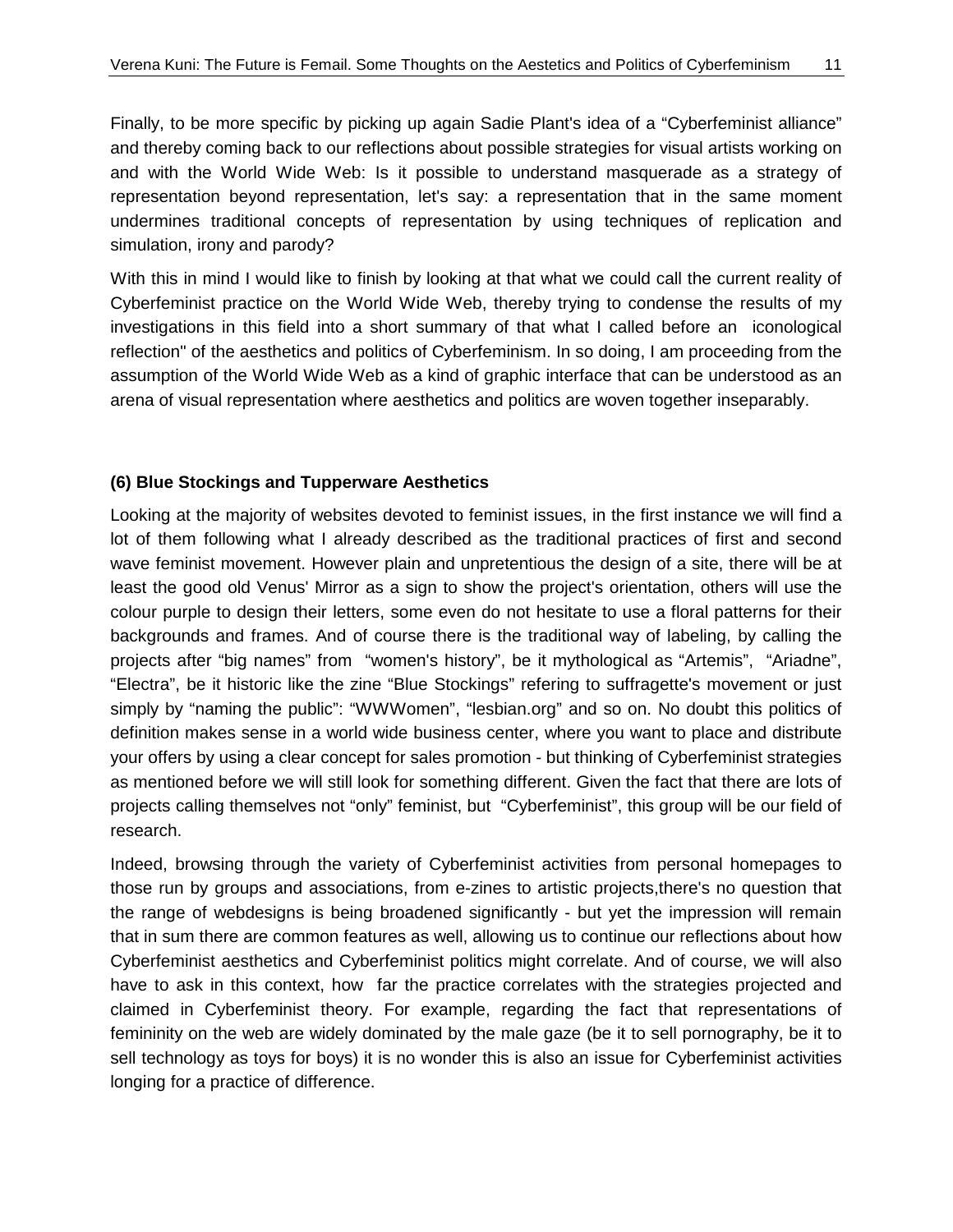But at the same time, we will have to bear in mind that working on this issue means to get into the complex of representation, body and gender politics where difference is always in danger of being confused with and mistaken as "the other", a perspective from which any visual notion of "women" will be an image mirroring traditional points of view.

First of all, a really remarkable part of Cyberfeminist iconography refers to an already existing pool of images of "strong" and "liberated" women, i. e. the cross-dressing vamps of the "roaring twenties", the super-women known from comic strips like "Superwoman", "Spiderwoman" or "Hellcat", the sexy biker bitches and supervixen pin ups invented by the sixties, up to the angry grrls of nowadays rriot grrl movement - in short: in the majority stereotypes of liberated women that still bear a lot of sex appeal as well. And regarding the webdesign itself, it is also remarkable that quite a lot of them - if not addicted to the current fashion of techno-pop imagery with brilliant colours and psychedelic background patterns - tend to prefer pastels to create a new "tupperware aesthetics". Even if the Cyberfeminist housewife no longer deals with household technology only, the GeekGirl operator girl is no longer surrounded with phones and wires, but with motherboards and chips, even if some of the SuperGrrls wear intellectual glasses and even if the "All men must die!"- homepage threatens the surfers with blood red weapons of all kind: In the end, all these images refer to a repertoire of one dimensional images of femininity - and we will have to consult them carefully again and again to ask in what way the intended shifts and breaks support a different notion of female identity and are appropriate to undermine rather than to confirm the traditional stereotypes of gender.

#### **Please note:**

The original print version of this text was pubished in: First Cyberfeminist International. A Reader, Ed. Cornelia Sollfrank/Old Boys Network, Hamburg 1998, pp. 13-18, and followed by an appendix with a choice of commented links related to chapters (4) & (6), "A Cyberfeminist iconology in short".

This appendix will be completely overdone and republished together with a documentation of its former version(s): "Iconologies of Cyberfemimisms, 1996-2001. A comparative Approach".

An extended version of this text with additionals chapters discussing selected artist's projects, full references and a bibliography for further readings was published under the title "Die Flaneurin im Datennetz. Wege und Fragen zum Cyberfeminismus", in: Konfigurationen. Zwischen Kunst und Medien. Ed. Sigrid Schade / Georg Christoph Tholen, München 1999, pp. 467-485.

An english version with full references is in preparation, meanwhile please consult the bibliography below (pp. 13 ff).

#### **Contact:**

Verena Kuni <mailto:verena@kuni.org> -- http://www.kuni.org/v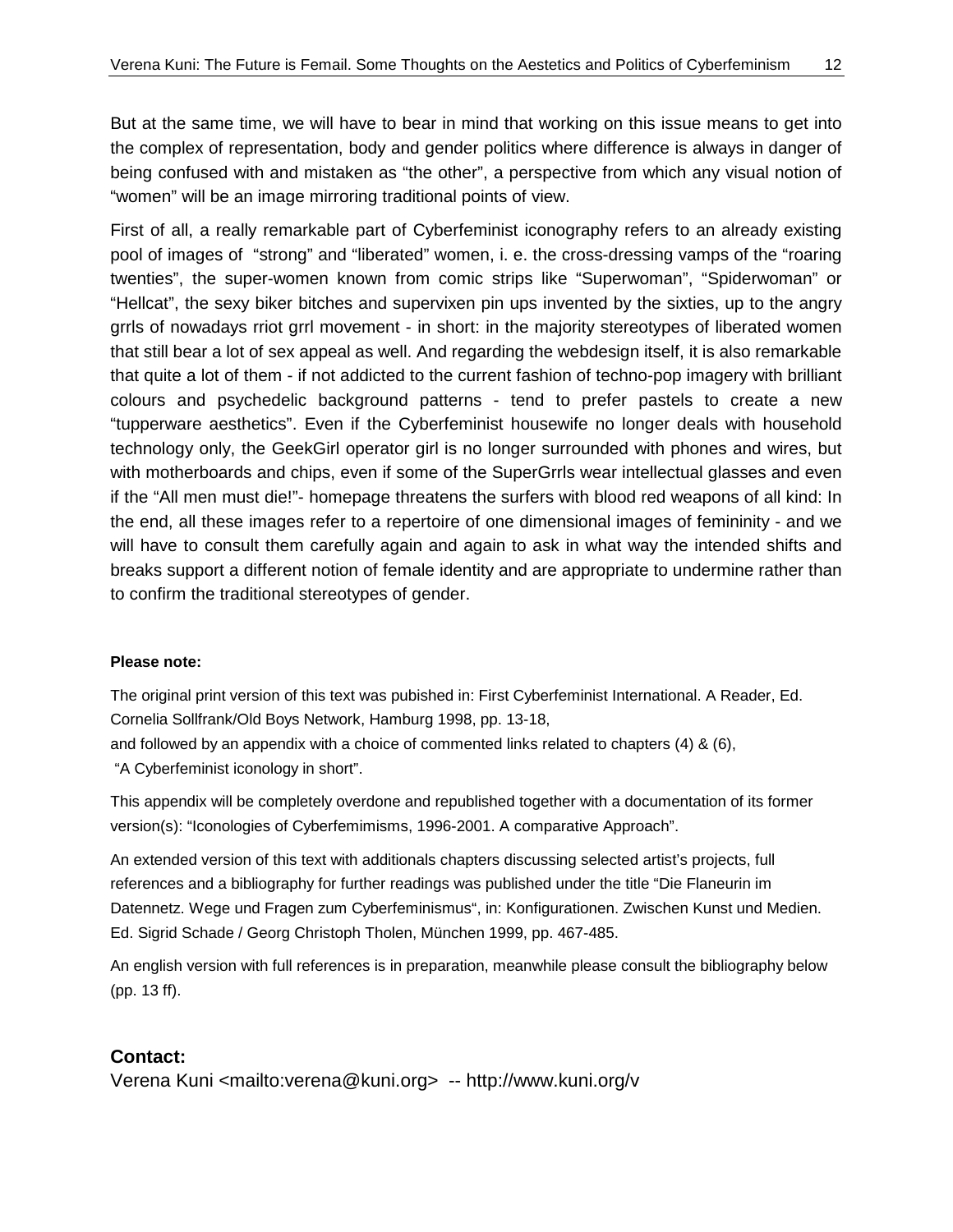#### **Bibliography for further readings:**

Agentur Bilwet 1994 Der Datendandy. Über Medien, New Age, Technokultur; Ed. Agentur Bilwet. Mannheim 1994 Angerer 1995a Marie-Luise Angerer 1995: alt.feminism/alt.sex/alt.indentity/alt.theory/alt.art. Virtuelle Geschlechter und ihre Körper. In: Springer, Bd. I, Nr. 2-3, 1995, pp. 32-41 Angerer 1995b The Body of Gender. Körper, Geschlechter, Identitäten, Ed. Marie-Luise Angerer, Wien 1995 Angerer 1999a Marie-Luise Angerer: Between Body and Nobody. Subjektformationen im Cyberraum. In: Subjekte, Stars und Chips, Ed. Marion Strunk, Zürich 1999, pp. 138-157 Angerer 1999b Marie-Luise Angerer: body options. körper. spuren. medien. bilder, Wien 1999 Arnold 1996 Josie Arnold: Colonising Cyberspace. The politics of Cyberfeminism and writing for Interactive Multi-Media in the IMMaterial World (1996). http://www.swin.edu.au/ssb/media/staff/ja/cyberfem.htm Barbrook/Cameron 1997 Richard Barbrook/Andy Cameron: Die kalifornische Ideologie. In: Netzkritik. Materialien zur Internet-Debatte, Ed. Geert Lovink/Pit Schultz,.Berlin 1997, pp. 15-36 Baumgärtel/Pierce 1999 Putting G-Slime in the Computer. Tilman Baumgärtel im Gespräch mit Julianne Pierce von VNS Matrix. In: Musen Mode Mythen [= Musen und Mythen. Jahrbuch der Frauenbeauftragten der Hochschule der Künste Berlin, Bd. VII], Ed. Sigrid Haase, Berlin 1999, pp. 131-136 Bey 1994 Hakim Bey: Die Temporäre Autonome Zone. Berlin 1994 Blisset/Brünzels et al. 1997 Handbuch der Kommunikationsguerilla, Ed. autonome a.f.r.i.k.a. gruppe/Luther Blissett/Sonja Brünzels, Berlin 1997 Braidotti 1997 Rosie Braidotti: Cyberfeminism with a difference (1996?) . http://www.let.ruu.nl/women\_studies/rosi/cyberfem.htm Braidotti/Lykke 1996 Between Monsters, Godesses and Cyborgs. Feminist Confrontations with Science, Medicine and Cyberspace, Hrsg. Rosi Braidoti/Nina Lykke, London/New Jersey 1996 Brail 1996 Stephanie Brail: The Price of Admission. Harassement and Free Speech in the Wild, Wild West. In: Wired Women. Gender and New Realities in Cyberspace, Ed. Lynn Cherny/Elizabeth Reba Wise. Washington 1996, pp. 141-157 Bredekamp 1996 Horst Bredekamp: Politische Theorien des Cyberspace. In: Hans Belting/Siegfried Gohr. Die Frage nach dem Kunstwerk unter den heutigen Bildern. Ostfildern b. Stuttgart, pp. 31-49 Bronfen/Marius/Steffen 1997 Hybride Kulturen. Beiträge zur anglo-amerikanischen Multikulturalismus-Debatte, Ed. Elisabeth Bronfen/Benjamin Marius/Therese Steffen. Tübingen 1997 Bruckman 1993 Amy Bruckmann: Gender Swapping on the Internet. (1993) http://www.oise.on.ca/~jnolam/muds/asb/gen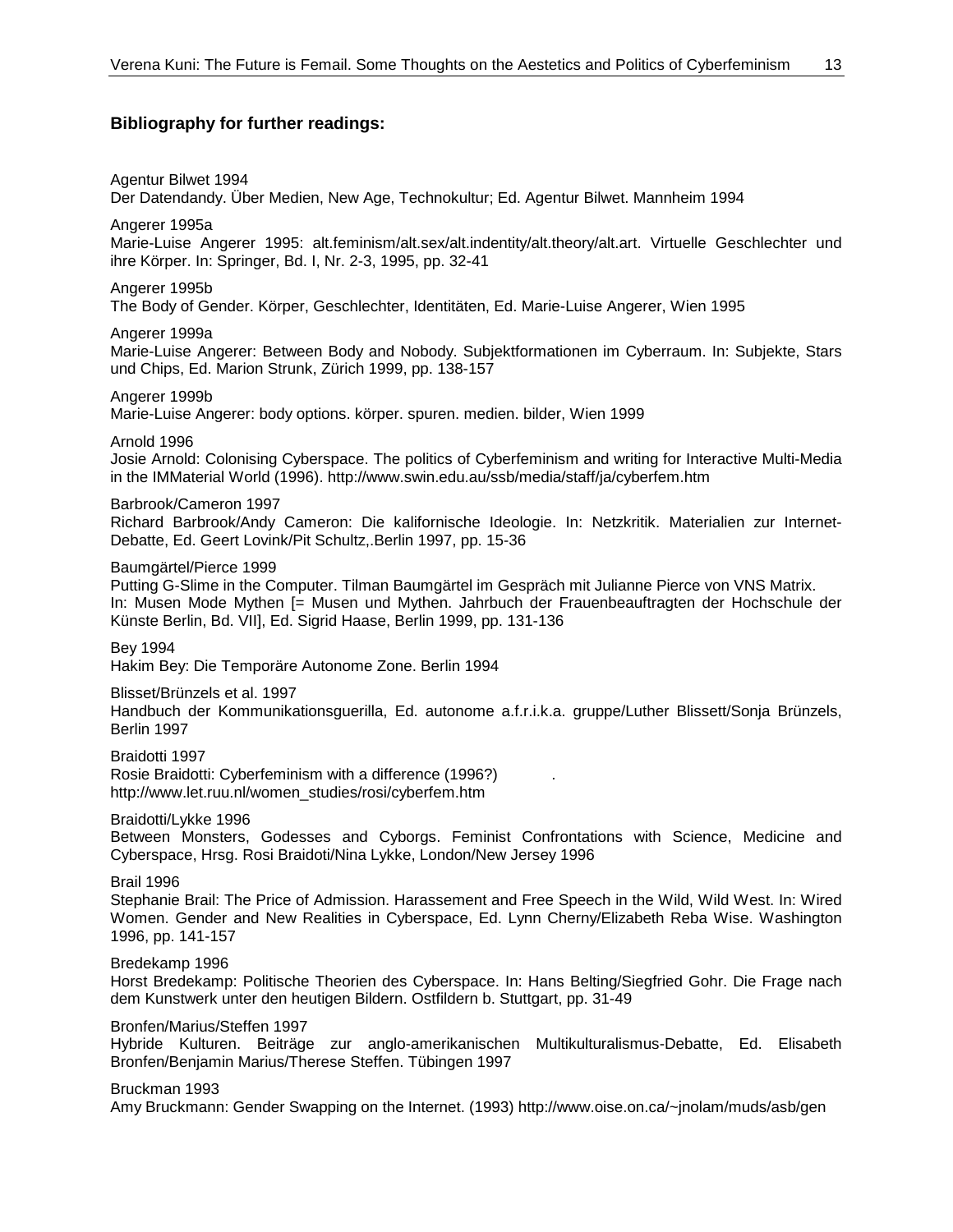Butler 1991 Judith Butler: Das Unbehagen der Geschlechter. Frankfurt/Main 1991 Butler 1995 Judith Butler: Körper von Gewicht. Berlin 1995 Cherny/Reba Wise 1996 Wired Women. Gender and New Realities in Cyberspace, Ed. Lynn Cherny/Elizabeth Reba Wise. Washington 1996 CMC Magazine 1996 Special Focus: Women and Gender Online, CMC Magazine, Nr. 3. 1996 http://www.december.com/cmc/mag/1996/mar/ CPSR Newsletter 2000 Gender in the Internet Age. The CPSR Newsletter, Vol. 18. Nr. 1, 2000 http://www.cpsr.org/publications/ da Rimini/Dominguez 1997 An e-terview with Doll Yoko aka Francesca da Rimini by Ricardo Dominguez. In: ThingReviews, 10. 01. 1997. http://www.thing.net/ttreview/janrev97.01.html Danet 1996 Brenda Danet: Text as Mask. Gender and Identity on the Internet (1996) http://atar.mscc.huji.ac.il/~msdanet/mask.html de Haanby 1997 Anne de Haanby: The vagina is the boss on internet. New female media artists inspired by erotics, identity and social interaction (1997) (published on RHIZOME\_RAW mailing list, june 1997) De Lauretis 1987 Teresa De Lauretis: Technologies of Gender. Essays on Theory , Film and Fiction. Bloomington 1987 DeLoach 1996 Amelia DeLoach: Grrrls Exude Attitude. In: CMC Magazine. Special Focus: Women and Gender Online (1996). http://www.december.com/cmc/mag/1996/mar/deloach.html Eiblmayr 1993 Sylvia Eiblmayr: Die Frau als Bild. Der weibliche Körper in der Kunst des 20. Jahrhunderts. Berlin 1993 Featherstone/Burrows 1995 Cyberspace – Cyberbodies – Cyberpunk.Cultures of Technological Embodiement, Ed. Mike Featherstone/Roger Burrows, London 1995 Fink 1997 Dagmar Fink: Figurationen der Cyborg. In: Atlas Mapping. Künstler als Kartographen, Ed. Sabine Folie/Paolo Bianchi, Wien 1997, pp.165-170 Folie 1997 Sabine Folie: evasys.personal information 1.0 - Subversive Körpersysteme. In: Atlas Mapping. Künstler als Kartographen, Ed. Sabine Folie/Paolo Bianchi. Wien 1997, pp. 172-177 Gendolla 1992 Peter Gendolla: Anatomien der Puppe. Zur Geschichte des Maschinenmenschen bei Jean-Paul, E.T.A. Hoffmann, Villiers d'Isle d'Adam und Hans Bellmer. Heidelberg 1992 Hables Gray/Mentor/ Figueroa-Sarriera 1995 The Cyborg Handbook, Ed. Chris Hables Gray/Steven Mentor/Heidi J. Figueroa-Sarriera,. New York/London 1995 Halberstam 1991 Judith Halberstam: Automating Gender. Postmodern Feminism in the Age of Intelliggent Machines. My Computer, My Self. In: Feminist Studies, Vol. 17, Nr. 3, 1991, pp. 439-460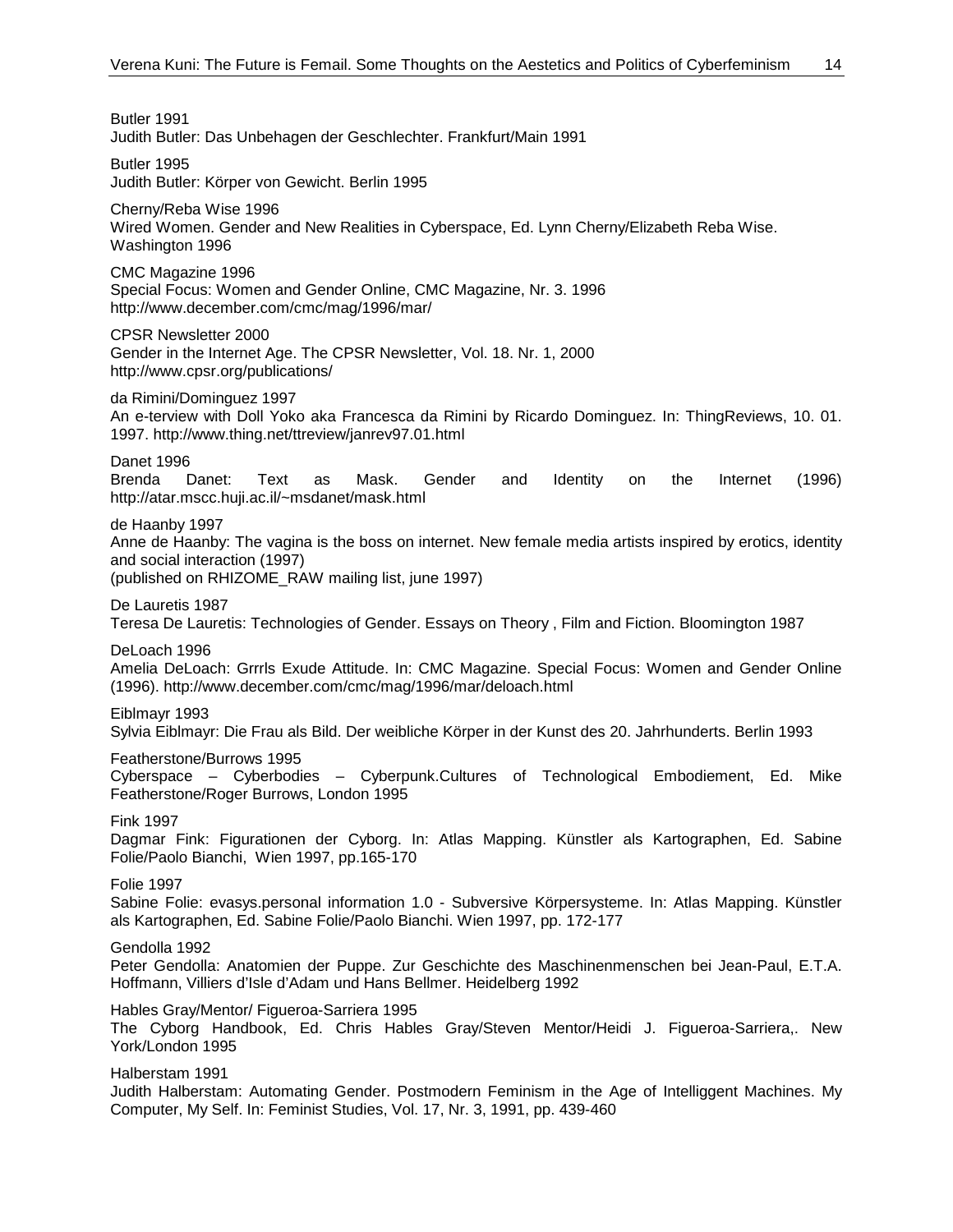Hamilton 1997 Sheryl Hamilton: Thoughts on cyberfeminism. In: Maid in Cyberspace (1997). http://studioxx.org/maidincyberspace/sheryltext.html Haraway 1983 Donna Haraway: The Ironic Dream of a Common Language for Women in the Integrated Circuit. Science, Technology, and Socialist Feminism in the 1980s or A Socialist Feminist Manifesto for Cyborgs (1983) http://www.rochester.edu/College/FS/Publications/HarawayCyborg.html (last time accessed 31.08.97) Haraway 1985

Donna Haraway: A Manifesto for Cyborgs. Science, Technology, and Socialist Feminism in the 1980's. In: Socialist Review, Nr. 80, 1985, S. 65-108

Haraway 1995a

Donna Haraway: Ein Manifest für Cyborgs. Feminismus im Streit mit den Technowissenschaften. In: dies. Die Neuerfindung der Natur. Primaten, Cyborgs und Frauen. Hrsg. von Carmen Hammer / Immanuel Stieß.Frankfurt/New York 1995, S. 33-72

Haraway 1995b

Haraway, Donna: Monströse Versprechen. Hrsg. Frigga Haug / Kornelia Hauser. Hamburg 1995

Haraway 1997

Donna Haraway: Modest\_Witness@Second\_Millenium. FemaleMan©\_Meets\_OncoMouseTM. Feminism and Technoscience. New York/London 1997

Harcourt 1999

women@internet. Creating new cultures in cyberspace, Hrsg. Wendy Harcourt, London/New York 1999

Herring 1994

Susan Herring: Gender Differences in computer-mediated communication. Bringing familiar baggage to a new frontier (1994)

http://silver.ucs.indiana.edu/~pwelsh/w131/herring.html

Huffman/Jahrmann 1997

Kathy Rae Huffman/Margarete Jahrmann: Das weibliche Datenset. In: Telepolis (Netzausgabe), Mai 1997. http://www.heise.de/tp/deutsch/pop/topic\_2/4063/1.html

Kempkes 1998

Anke Kempkes: Politisches Futur. Feminismus und Digitale Gesellschaft. In: Die Beute. Neue Folge, Nr. 2, Berlin, 1998, pp. 92-102

Kibby 1997

Marj Kibby: Babes on the Web. Sex, Identity and the Home Page, in: Media Internatinal Australia, Nr. 84, 1997, pp. 39-45

http://www.newcastle.edu.au/department/so/babes.html

Konr@d 1997 Der Mensch in der Digitalen Welt, Konr@d, Nr. 1, Hamburg 1997

Krewani 1994

Angela Krewani: Das hybride Geschlecht. Gender-Debatten und Medienstrategien. In: Hybridkultur. Bildschirmmedien und Evolutionsformen der Künste. Annäherungen an ein interdisziplinäres Problem, Ed. Christian W. Thomsen. Siegen 1994, pp. 25-38

#### Kuni 1998a

Verena Kuni: "Cyberfeminismus ist kein grünes Häkeldeckchen". Zur kritischen Netzpraxis von Künstlerinnen. In: kritische berichte, Nr. 1. Marburg, 1998, pp. 65-72

Kuni 1998b

Verena Kuni: The Future is Femail. Some Thoughts on the Aesthetics and Politics of Cyberfeminism. In: First Cyberfeminist International. A Reader, Ed. Cornelia Sollfrank/Old Boys Network, Hamburg 1998, pp. 13-18 (See also as extended versions - in German - Kuni 1999a & c)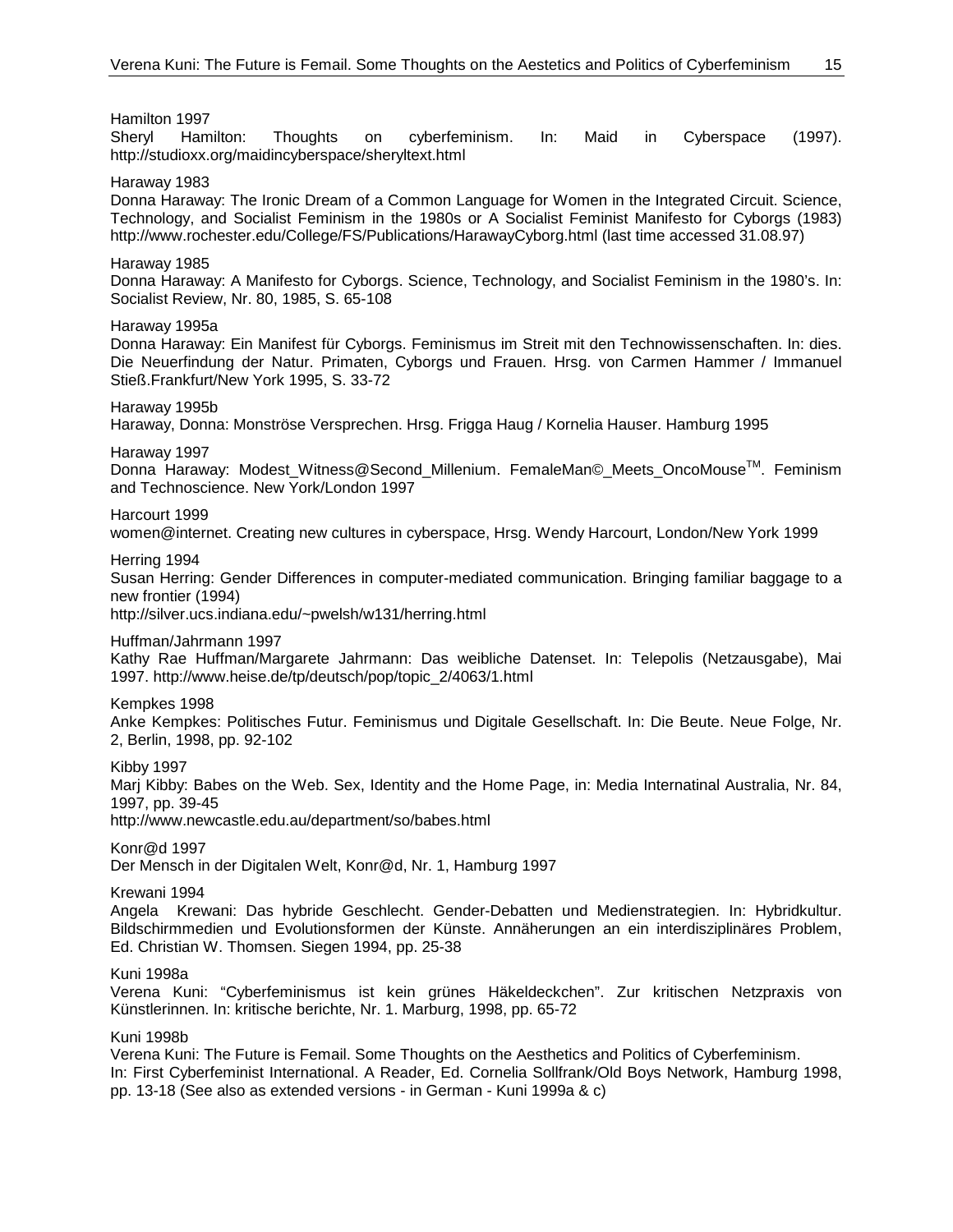Kuni 1999a

Verena Kuni: Die Flaneurin im Datennetz. Wege und Fragen zum Cyberfeminismus. In: Konfigurationen. Zwischen Kunst und Medien. Ed. Sigrid Schade / Georg Christoph Tholen, München 1999, pp. 467-485

Kuni 1999b

Verena Kuni: Performing Cyberfeminism. In: Next Cyberfeminist International Rotterdam 1999. A Reader, Ed. Cornelia Sollfrank/Old Boys Network, Hamburg 1999, pp. 69-72

Kuni 1999c

Verena Kuni: Spiderwomen im Wybernetz. Ästhetiken und Politiken von Cyberfeminismus. In: ORTsveränderungen. Perspektiven weiblicher Partizipation und Raumaneignung, Ed. Heide Andres-Müller/Corinna Heipke/Leonie Wagner/Marlies Wilde-Stockmeyer, Königstein/Ts. 1999, pp. 207-223

Kuni 2000a

Verena Kuni: Cyberfeminism? Just do it! Eine Einladung zur Infektion. In: infection manifesto. Zeitschrift für Kunst und Öffentlichkeit. Thema: Funktionieren im Kunstbetrieb oder experimentieren anderswo?, Ed. Andrea Knobloch, Nr. 3, Düsseldorf, 2000, pp. 35-39

Kuni 2000b

Verena Kuni: Ganz automatisch ein Genie? Cyberfeministische Vernetzung und die schöne Kunst, Karriere zu machen", in: Musen Mythen Markt, Jahrbuch VIII der Frauenbeauftragten der Hochschule der Künste, Ed. Sigrid Haase, Berlin 2000, pp. 41-49

Lovink/Schultz 1997 Netzkritik. Materialien zur Internet-Debatte, Ed. Geert Lovink/Pit Schultz (nettime), Berlin 1997

metamute 1997 Special Issue on Cyberfeminism, metamute, Nr. 8, London, 1997 http://www.metamute.com/

Müller-Tamm/Sykora 1999

Puppe Körper Automate. Phantasmen der Moderne, Ed. Pia Müller-Tamm/Katharina Sykora. Köln 1999

Neutopia 1994 Doctress Neutopia: The Feminization of Cyberspace (1994) http://eng.hss.cmu.edu/feminism/feminization-of-cyberspacetxt.html

Neverla 1998

Irene Neverla: Geschlechterordnung in der virtuellen Realität. Über Herrschaft, Identität und Körper im Netz. In: Das Netz-Medium. Kommunikationswissenschaftliche Aspekte eines Mediums in Entwicklung, Ed. Irene Neverla. Opladen 1998, pp. 137-52

Paterson 1997 Nancy Patterson: Cyberfeminism (1997). http://echonyc.com:70/0/Cul/Cyber/paterson/

Plant 1995

Sadie Plant: The Future Looms. Weaving Women and Cybernetics. In: Body and Society, Vol. 1, Nr. 3/4, pp. 45-64

Plant 1996a Sadie Plant: Zeros and Ones. Digital Women and the New Technoculture, New York/London 1996

Plant 1996b Sadie Plant in Coversation with RosieX. In: Geekgirl, Nr. 1 (1996) http://206.251.6.116/geekgirl/001stick/sadie/sadie.html

Plant 1996c

Sadie Plant: Angriff statt Widerstand. Was ist "Cyberfeminismus"? Sadie Plant im Gespräch mit Christian Höller. In: Springer, Bd. II, Nr. 2, 1996, pp. 9-11

Plant 1998

Sadie Plant: nullen + einsen. Digitale Frauen und die Kultur der neuen Technologien, Berlin 1998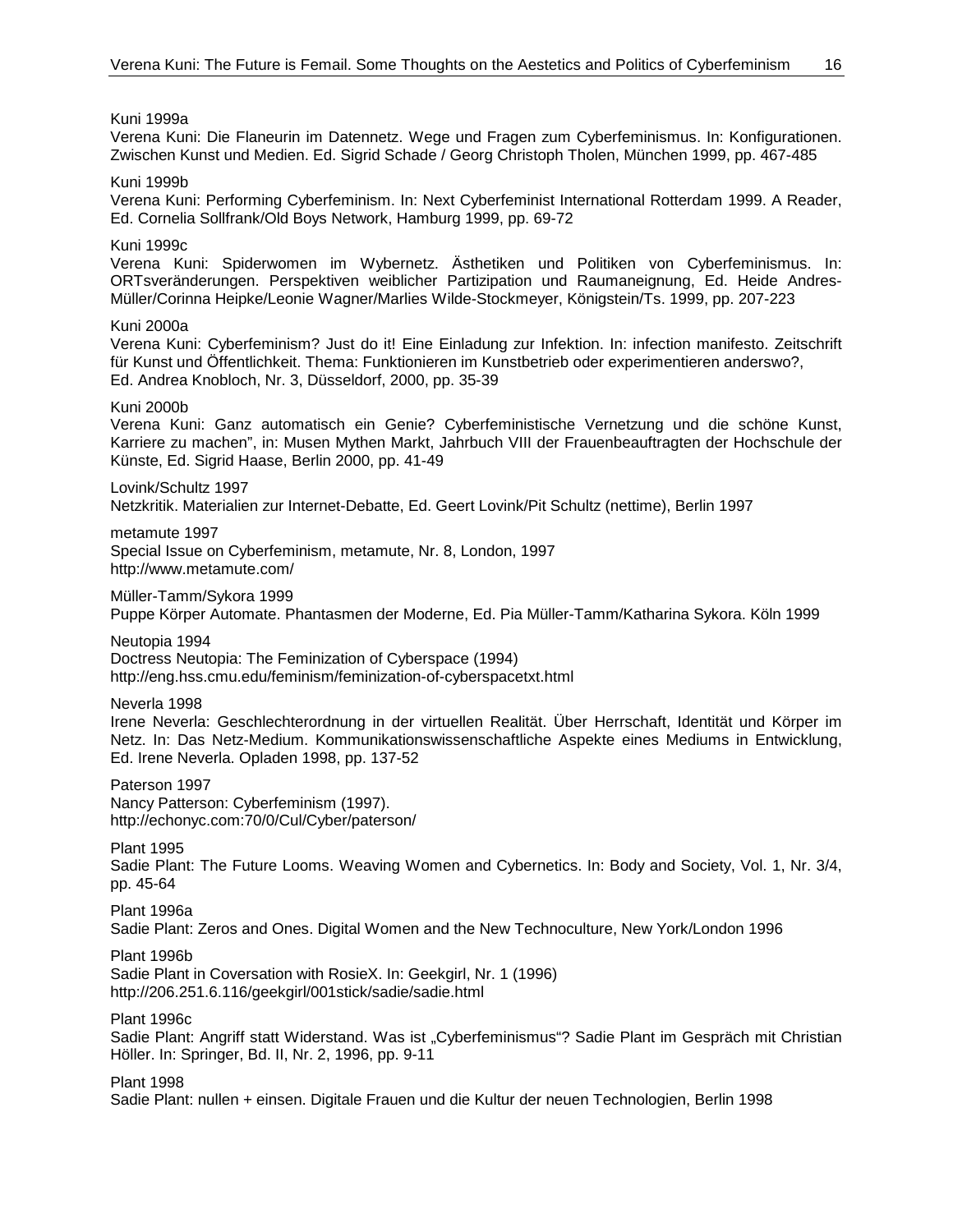Plant/Dement 1996 Sadie Plant and Linda Dement interviewed by Miss M. at the occasion of Virtual Futures Datableed (1996) http://www.t0.or.at/sadie/intervw.htm Reid 1994 Elizabeth Reid: Identity and the Cyborg Body. (1994) http://www.rochester.edu/College/FS/Publications/ReidIdentity.html [last access 07. 08. 1999] Romaine 1999 Suzanne Romaine: Communicating Gender, Mahwah/London 1999 Schaffer 1996 Kay Schaffer: The Contested Zone. Cybernetics, Feminism and Representation (1996) http://www.acs.lamp.ac.uk/oz/schaffer.html Schneider/Thomsen 1997 Hybridkultur. Netze, Medien, Künste, Ed. Irmela Schneider/Christian W. Thomsen. Köln 1997 Sofoulis 1995 Zoe Sofoulis: Cyberfeminism. The world, the flesh and the woman-machine relationship (1995) http://www.woodvale.wa.edu.au/acec95\_papers/volume1/sofouli.html http://geekgirl.com.au/geekgirl/003broad/zoe.html Sollfrank/obn 1998 First Cyberfeminist International. A Reader, Ed. Cornelia Sollfrank/Old Boys Network. Hamburg 1998 Sollfrank/obn 1999 Next Cyberfeminist International. A Reader, Ed. Cornelia Sollfrank/Old Boys Network. Hamburg 1999 Spittle1997 Steve Spittle: Is Any Body Out There? Gender, Subjectivity and Identity in Cyberspace (1997) http://www.aber.ac.uk/~jmcww/Misc/spittle01.html Springer 1993 Claudia Springer: The Pleasure of the Interface. In: Screen, Vol. 32, Nr. 3, 1993, pp. 303-323 Stone 1991 Alluquère R. Stone: Will the Real Body Please Stand Up? Boundary Stories about Virtual Cultures. In: Cyberspace. First Steps, Ed. Michael Benedikt, Cambridge (Mass.)/London 1991, pp. 609-621 http://www.rochester.edu/College/FS/Publications/StoneBody.html Stone 1993 Allucquère Rosanne Stone: The Empire strikes Back. A Post Transsexual Manifesto. (1993) http://eng.hss.cmu.edu/gender/the-empire-strikes-back.txt Stone 1996 Allucquère Rosanne Stone: The War of Desire and Technology at the Close of the Mechanical Age. Cambridge/Ms. 1996 Tangens 1996 Rena Tangens: Ist das Internet männlich? Androzentrismus im Netz. In: Kursbuch Internet, Ed. Stefan Bollmann/Christiane Heibach. Mannheim 1996 Turkle 1995 Sherry Turkle: Life on the Screen. Identity in the Age of the Internet, New York/London 1995 Turkle 1996 Sherry Turkle: Parallel Lives. Working on Identity in Virtual Space, In: Constructing the Self in a Mediated World, Ed. Debra Grodin/Thomas Lindolf. London 1996 VNS Matrix 1996 Nothing is Certain. Flesh, the Postbody and Cyberfeminism. VNS Matrix im Gespräch mit Nova Delahunty. In: Ars Electronica 1996. Memesis. The Future of Evolution, Hrsg. Gerfried Stocker/Christine Schöpf, Wien/New York 1996, pp. 180-189